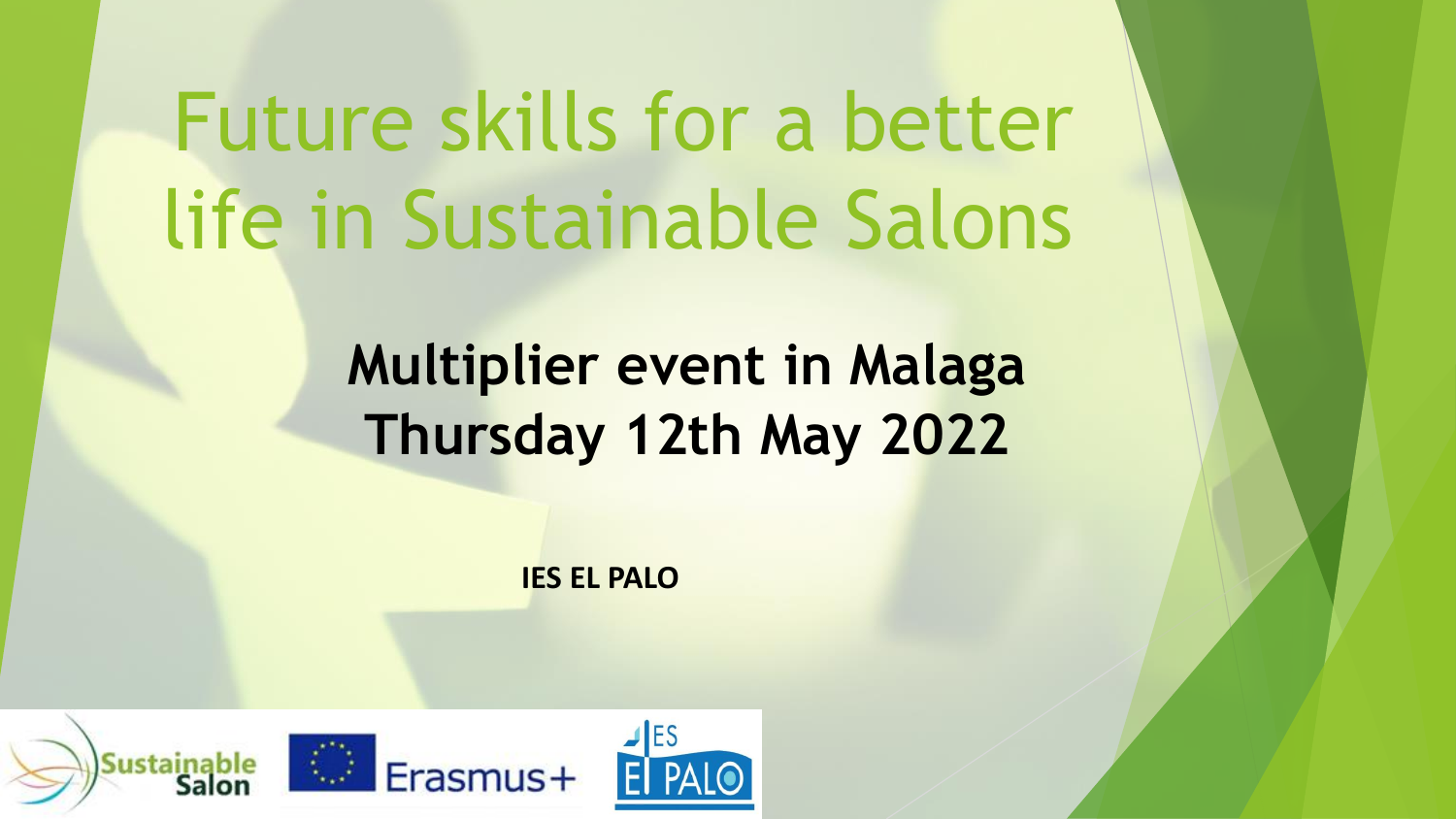#### **When and Where**

**Time: 18:30-21:00**

**Venue: Jardin Botánico [de la Concepción o](https://laconcepcion.malaga.eu/)r similar**



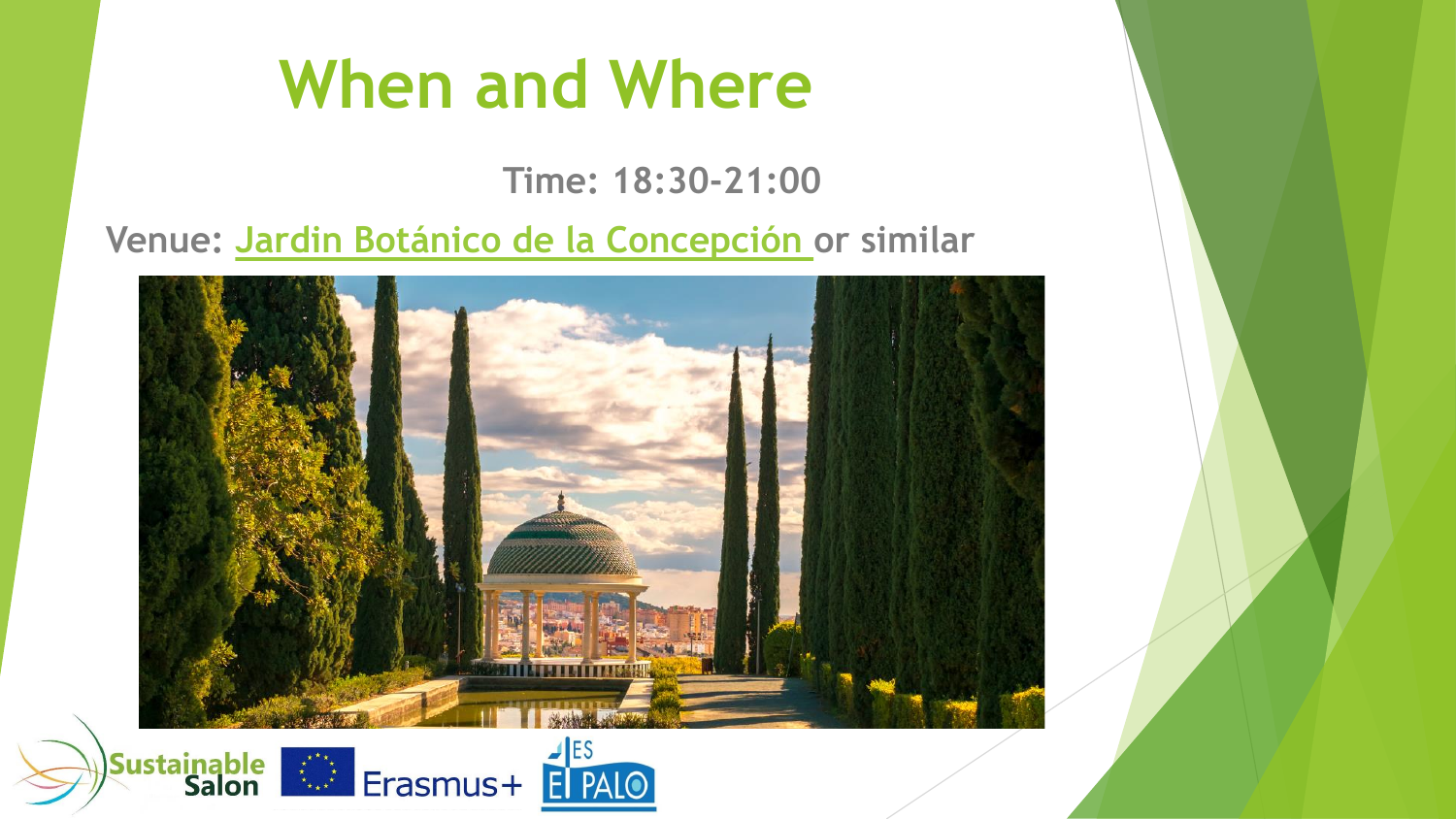#### **When and Where**

**Other options: Jardines [de San Telmo](https://jardinesdesantelmo.es/#1)**

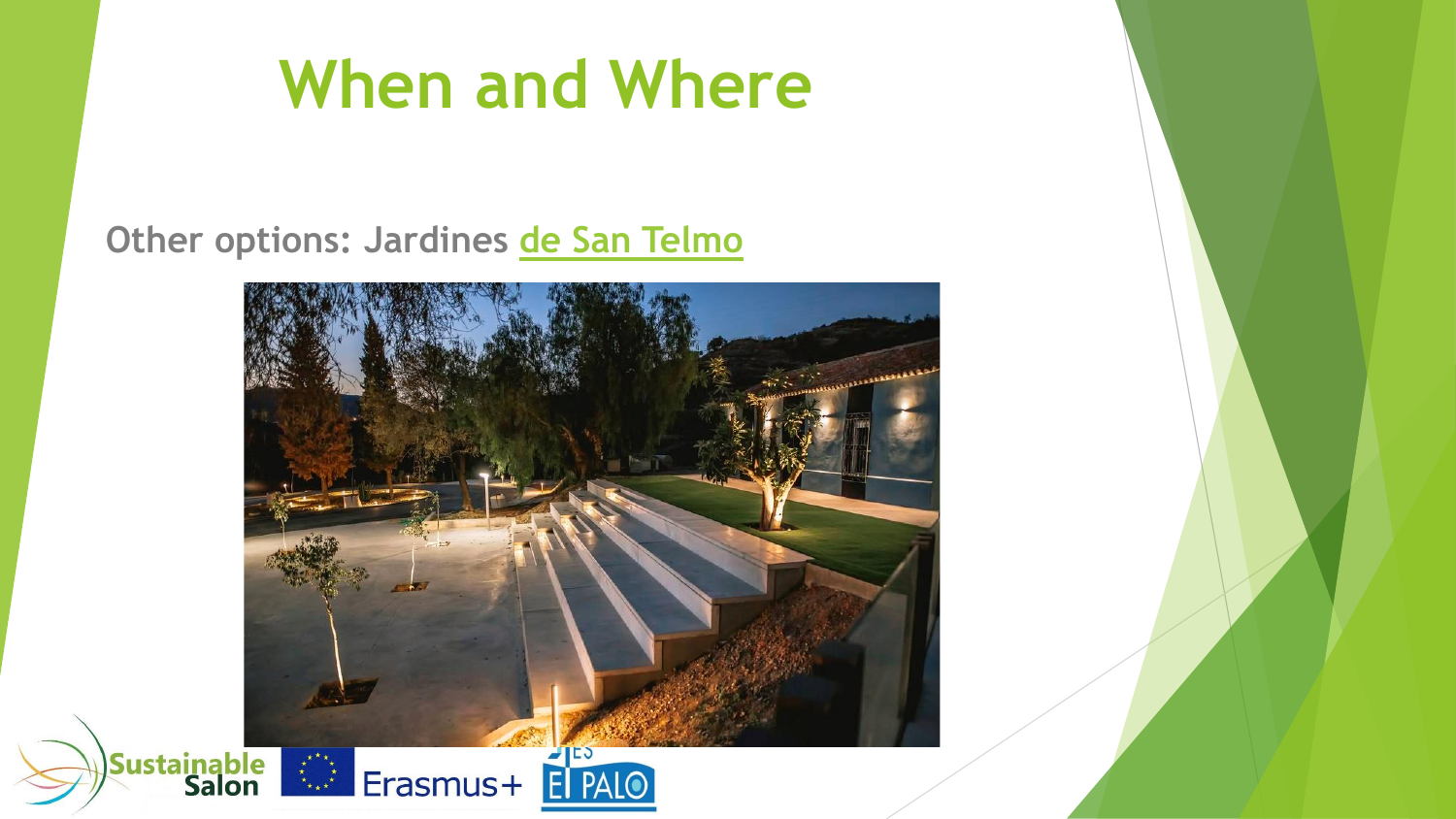#### **When and Where**

**Other options: [Hacienda el Álamo](https://haciendadelalamo.es/)**

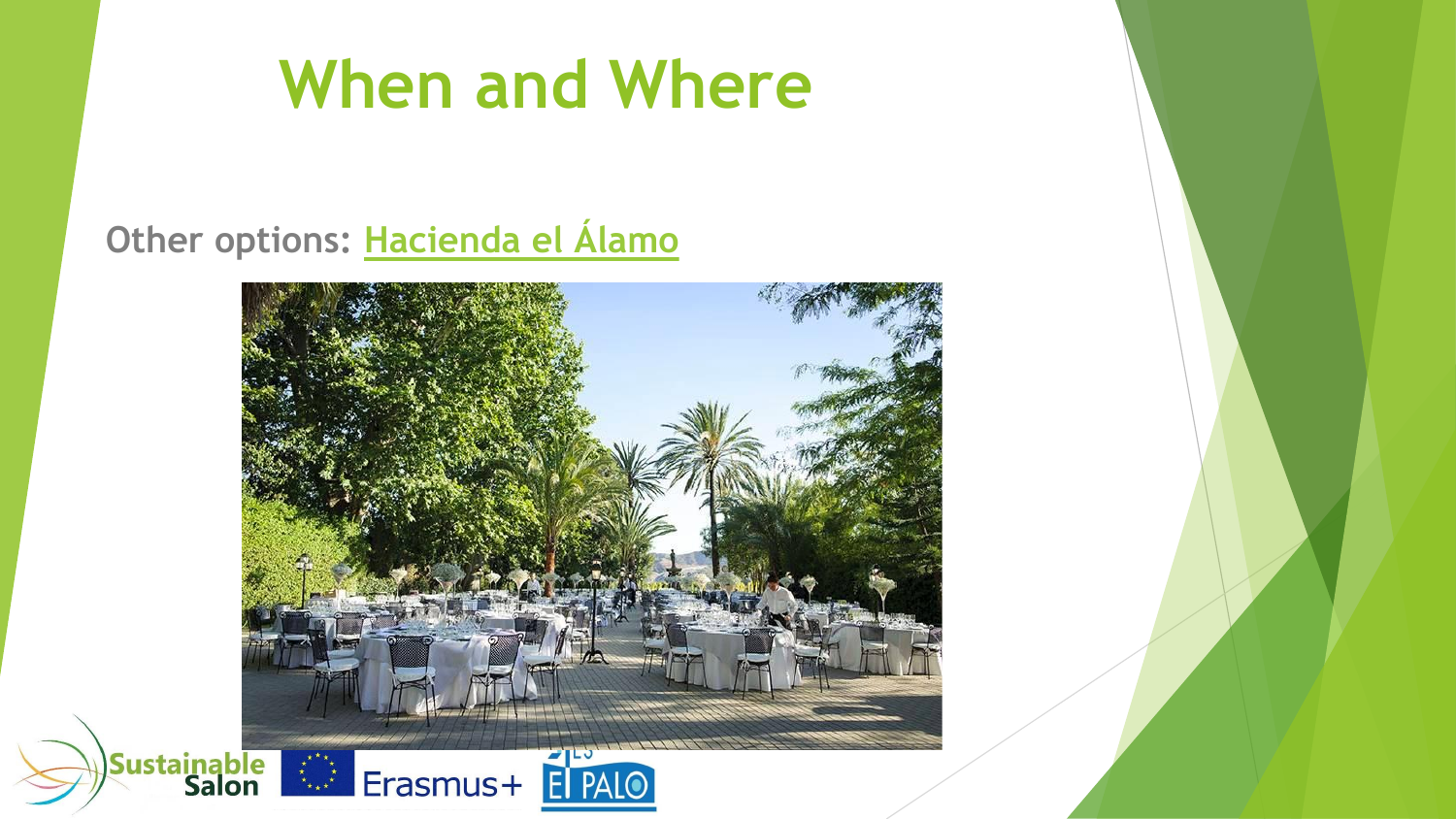• **Introduction of the project.**





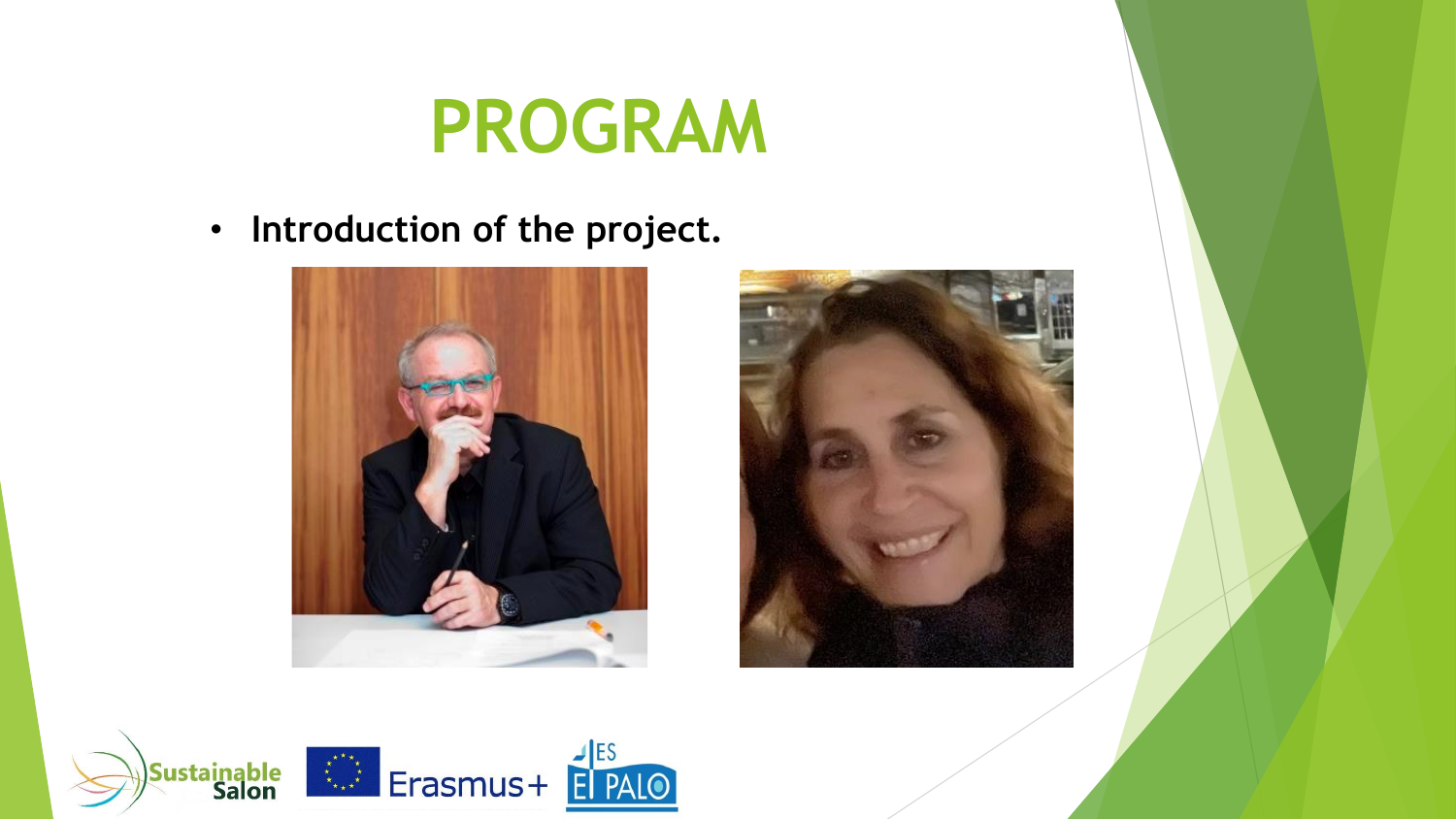- **Introduction of the project.**
- **Introduction about the stands.**





Sostenibilidad y Proyectos Ambientales

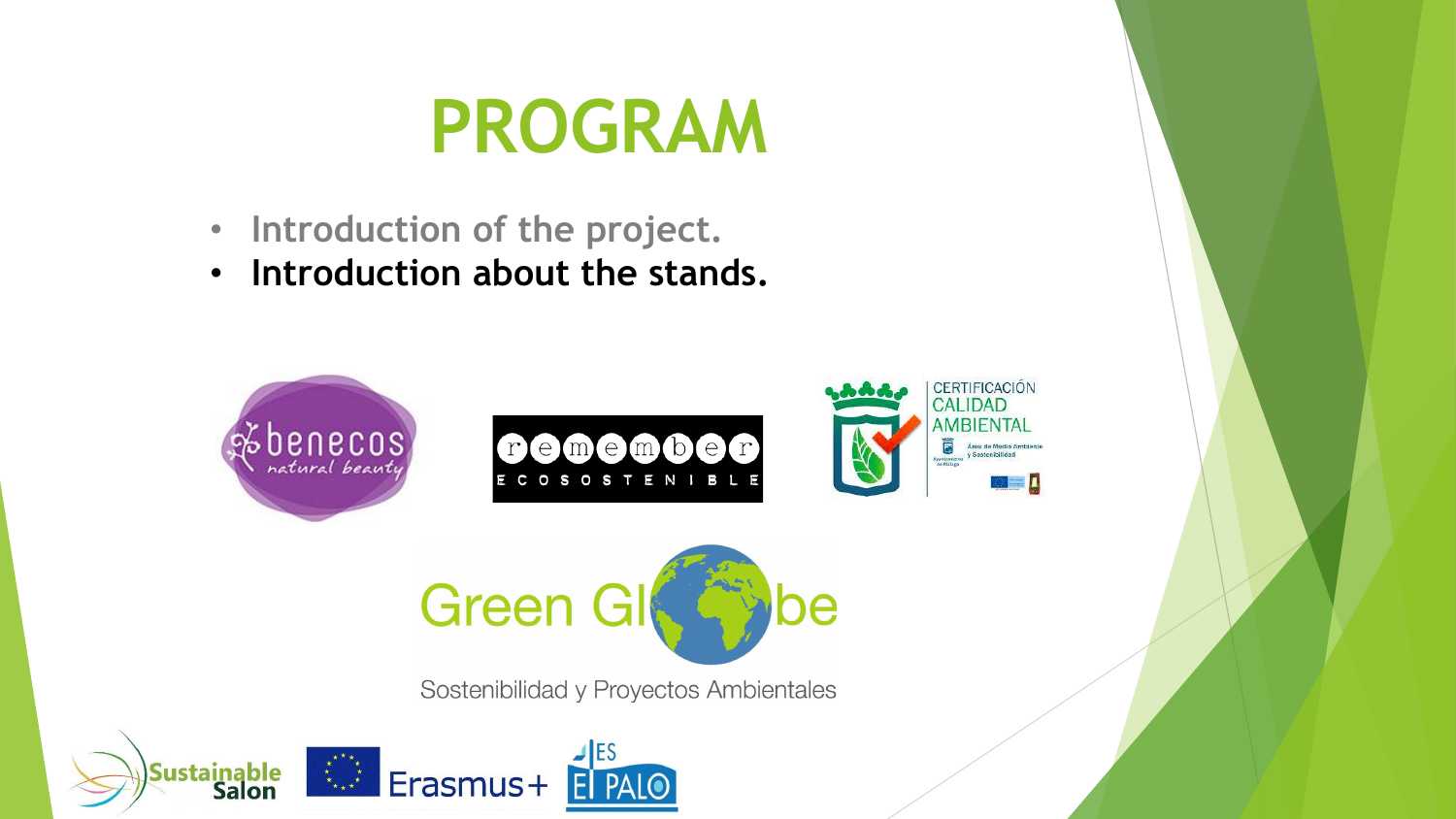- **Introduction of the project.**
- **Introduction about the stands.**
- **Hair salon waste, is it dangerous? How to manage it.**



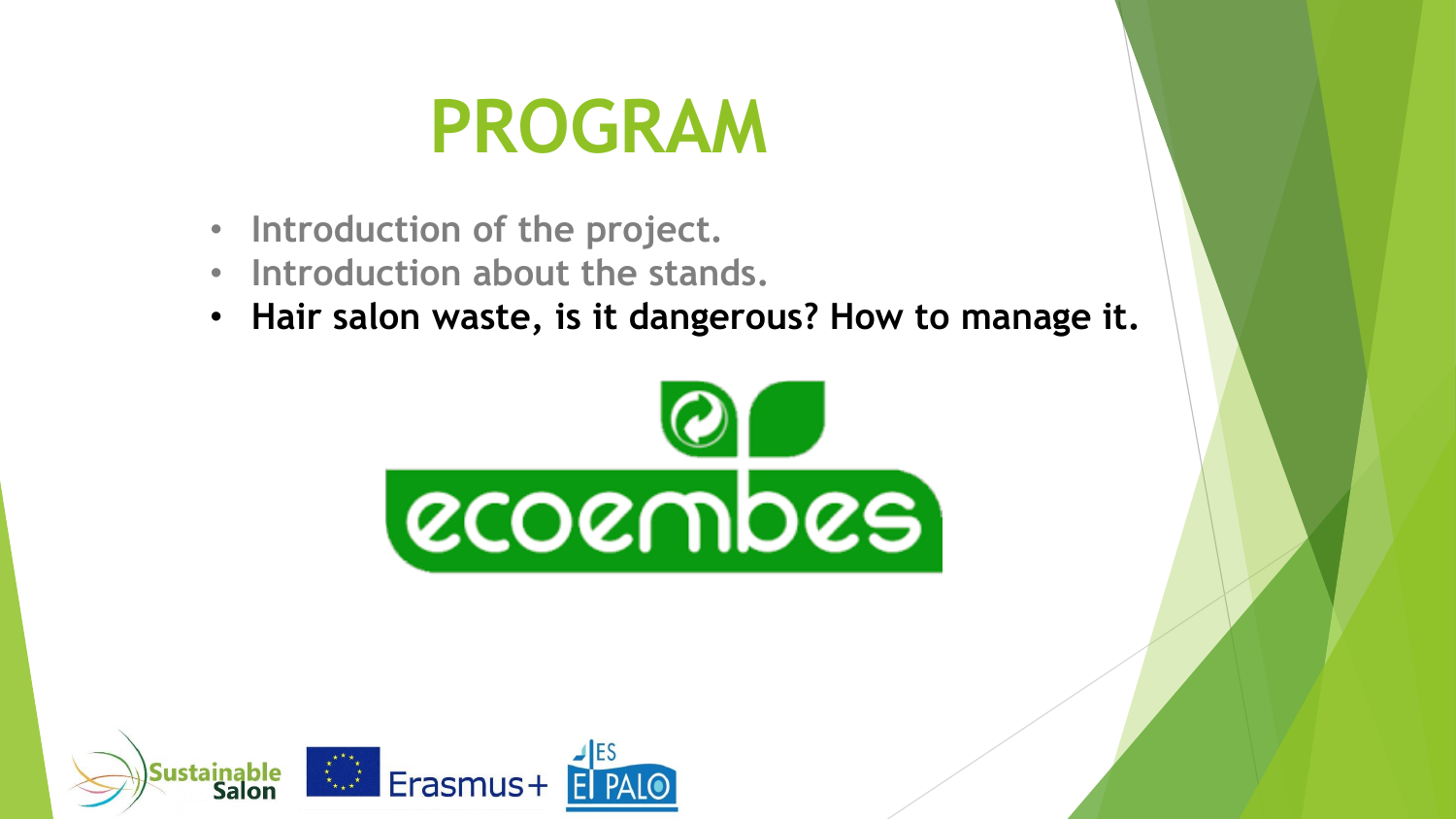- **Introduction of the project.**
- **Introduction about the stands.**
- Hair salon waste, is it dangerous? How to manage it (Ecoe
- **Sustainable technology innovations**
	- o **L'Oréal,**
	- o **Sphinx head…**

**L'ORÉAL** 

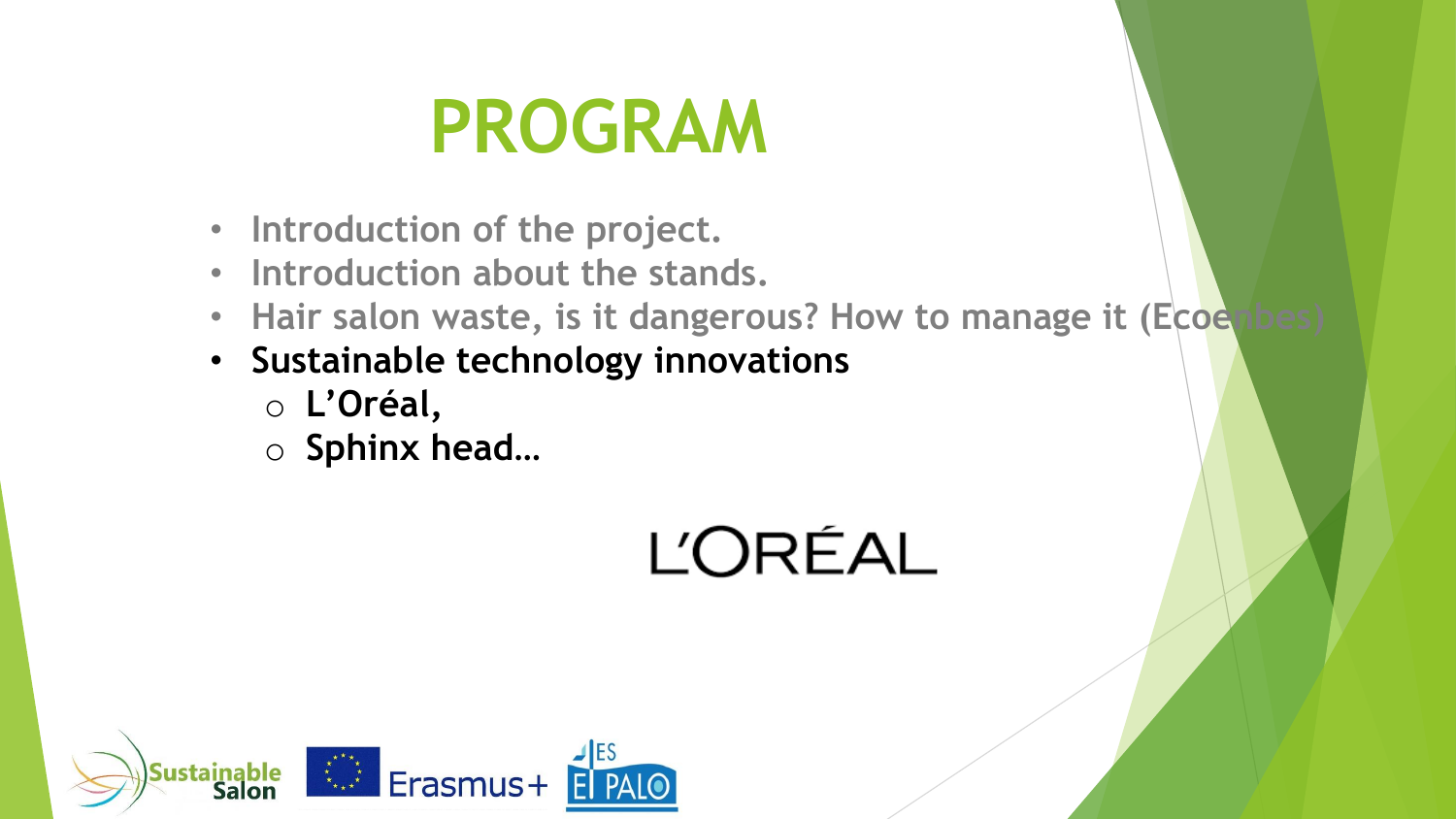- **Introduction of the project.**
- **Introduction about the stands.**
- Hair salon waste, is it dangerous? How to manage it (Ecoe
- **Sustainable technology innovations**
	- o **L'Oréal,**

Sustainable<br>Salon

- o **Sphinx head…**
- **Making your business energy efficient.**
	- o **Green Globe Sustainability and Environmental projects.**

# Green Gl

Erasmus+ Sostenibilidad y Proyectos Ambientales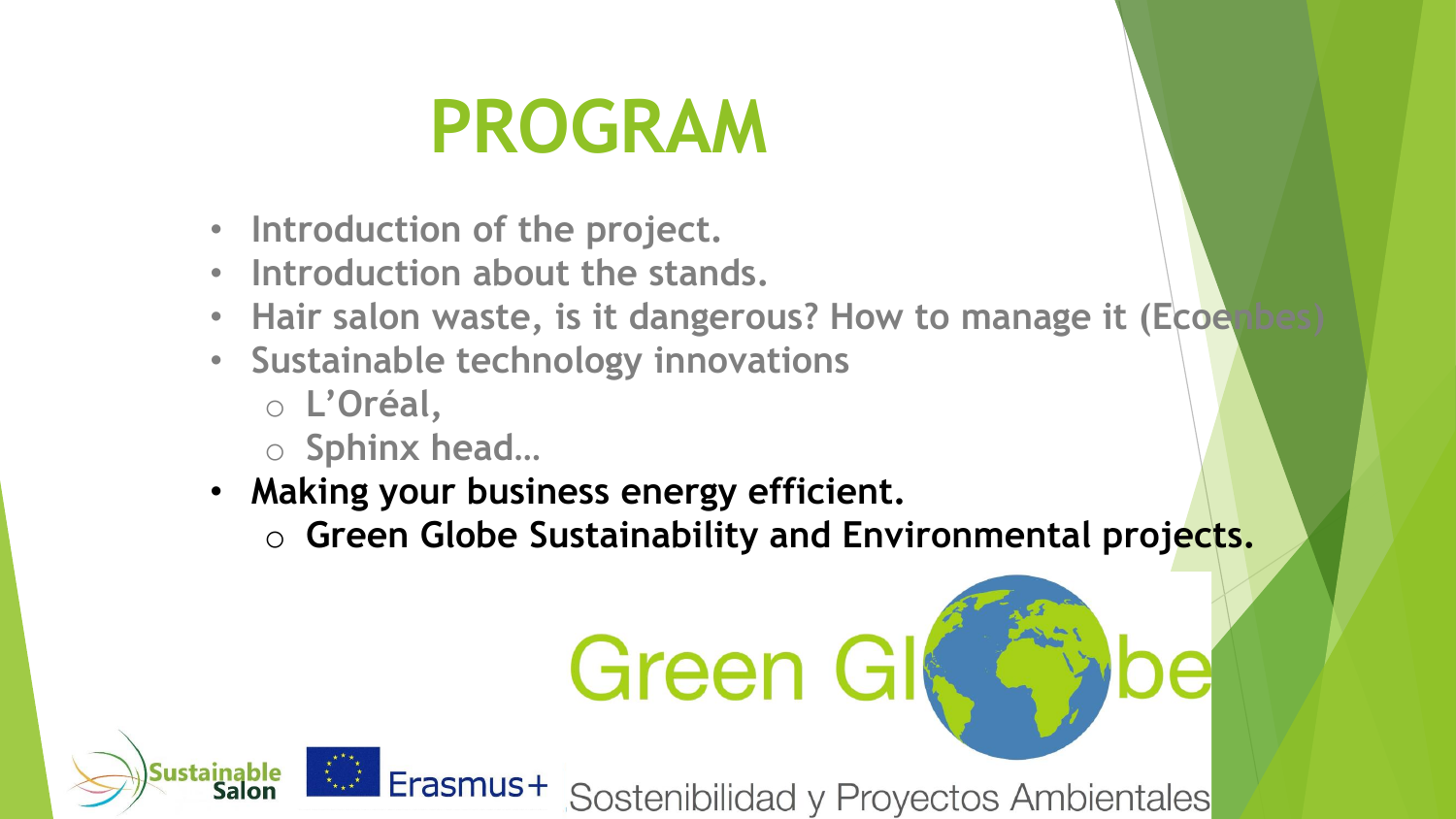- **Introduction of the project.**
- **Introduction about the stands.**
- Hair salon waste, is it dangerous? How
- **Sustainable technology innovations** o **L'Oréal,**
	- o **Sphinx head…**
- **Making your business energy efficient.** o **Green Globe Sustainability and Envirth**
- **Testing the scanner (giving a reward)**



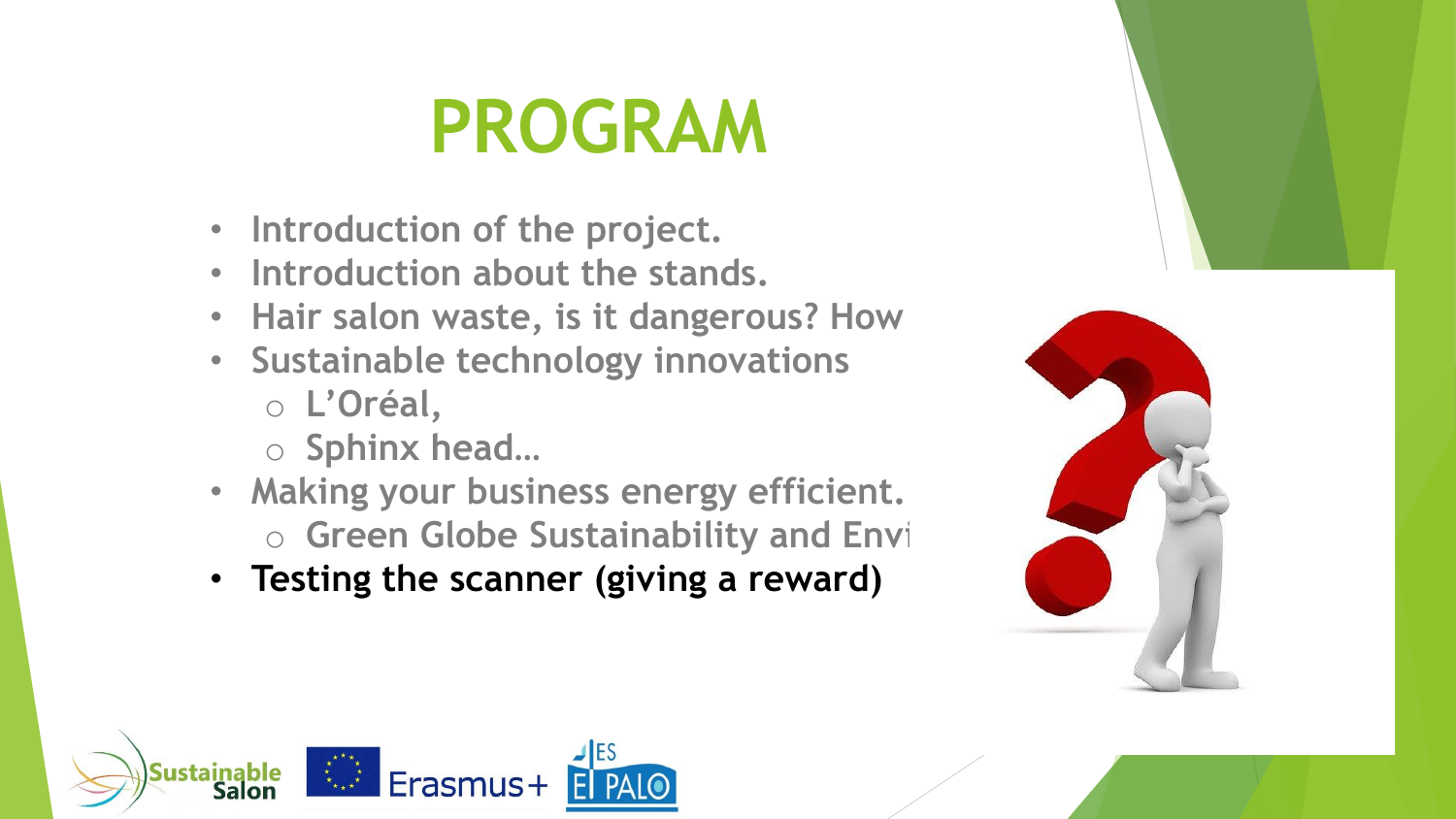- Introduction of the pr
- Introduction about th
- Hair salon waste, is it
- **Sustainable technolog** o **L'Oréal,**
	- o **Sphinx head…**
- Making your business o **Green Globe Susta**
- Testing the scanner (g
- **Cocktail.**



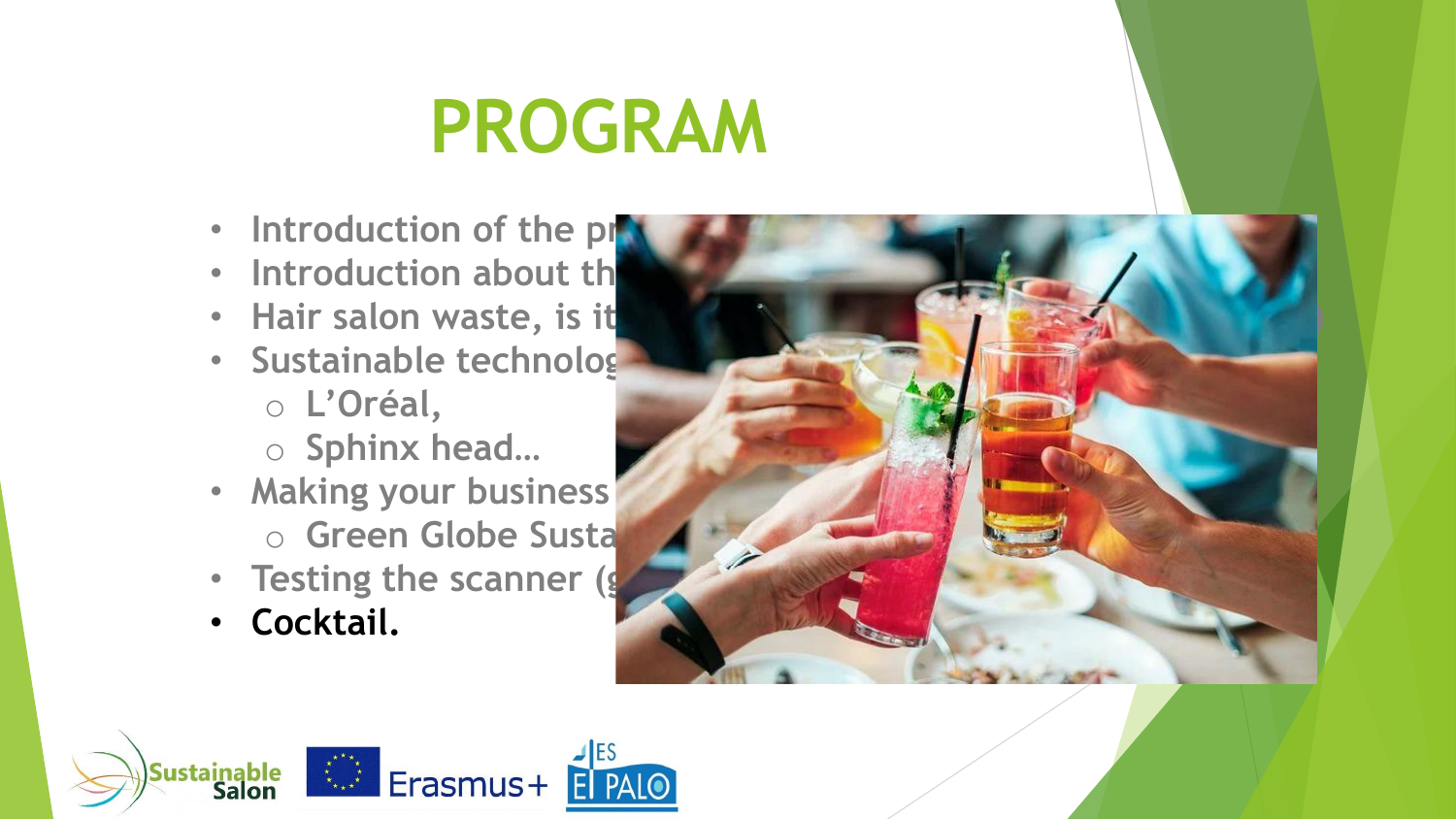#### **ATTENDANTS**

**50-75 people.**

- **Guests from the stands.**
- **Hairdressing salón owners.**
- **Nail salón owners.**
- **Hairdressing teachers.**
- **School Headmasters and/or owners.**
- **Providers.**
- **Etc.**

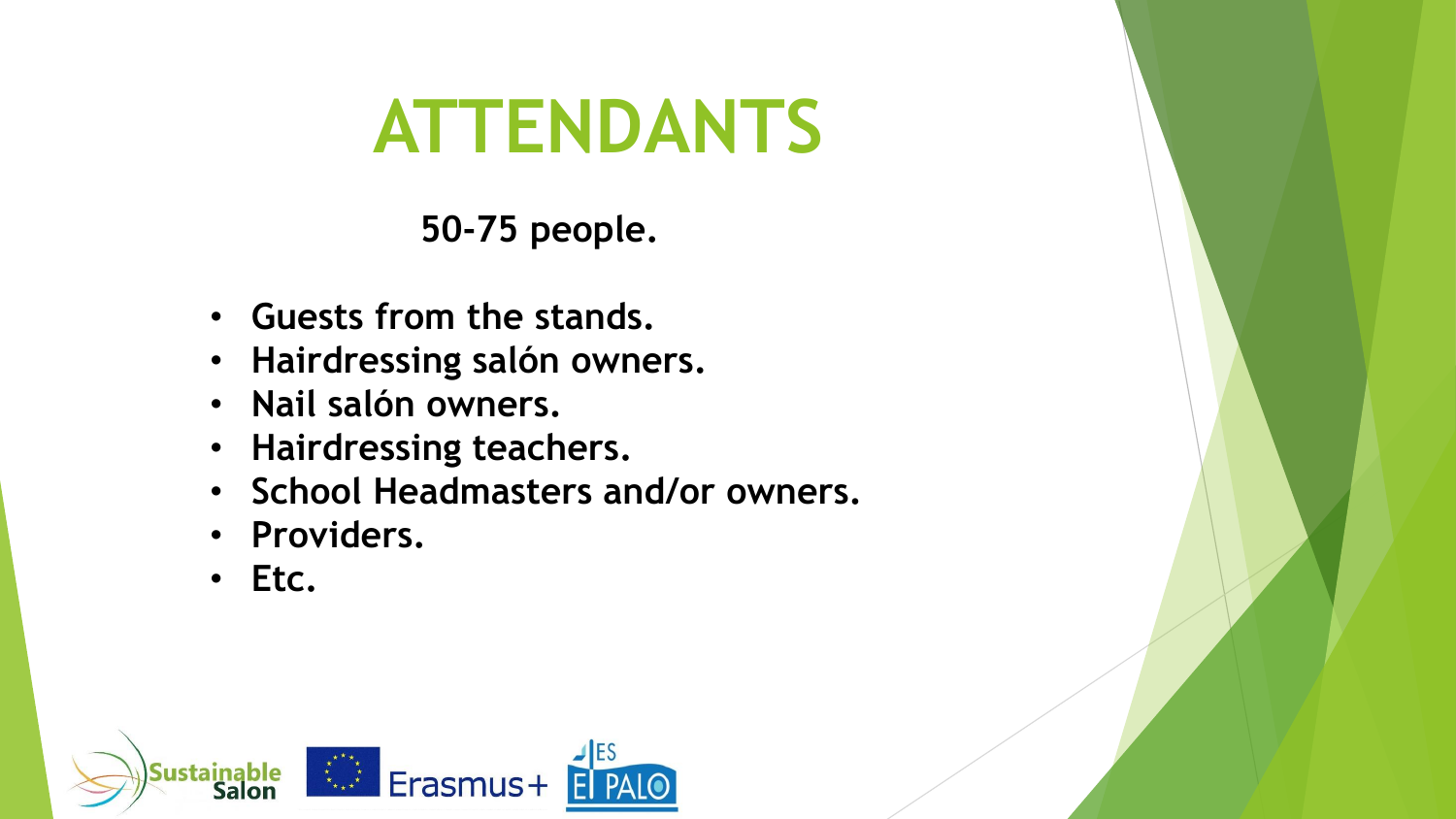#### **ORGANIZATION**

**Budget: 5.000€**

- **Organized by IES El Palo Image Consulting and event organization students, supervised by teacher.**
	- **Spaces (scene, sitting área, stands area, photocall…)**
	- **Schedules**
	- **Brochures**
	- **Invitation**
	- **Etc.**
- **Students work as stewards and stewardesses.**

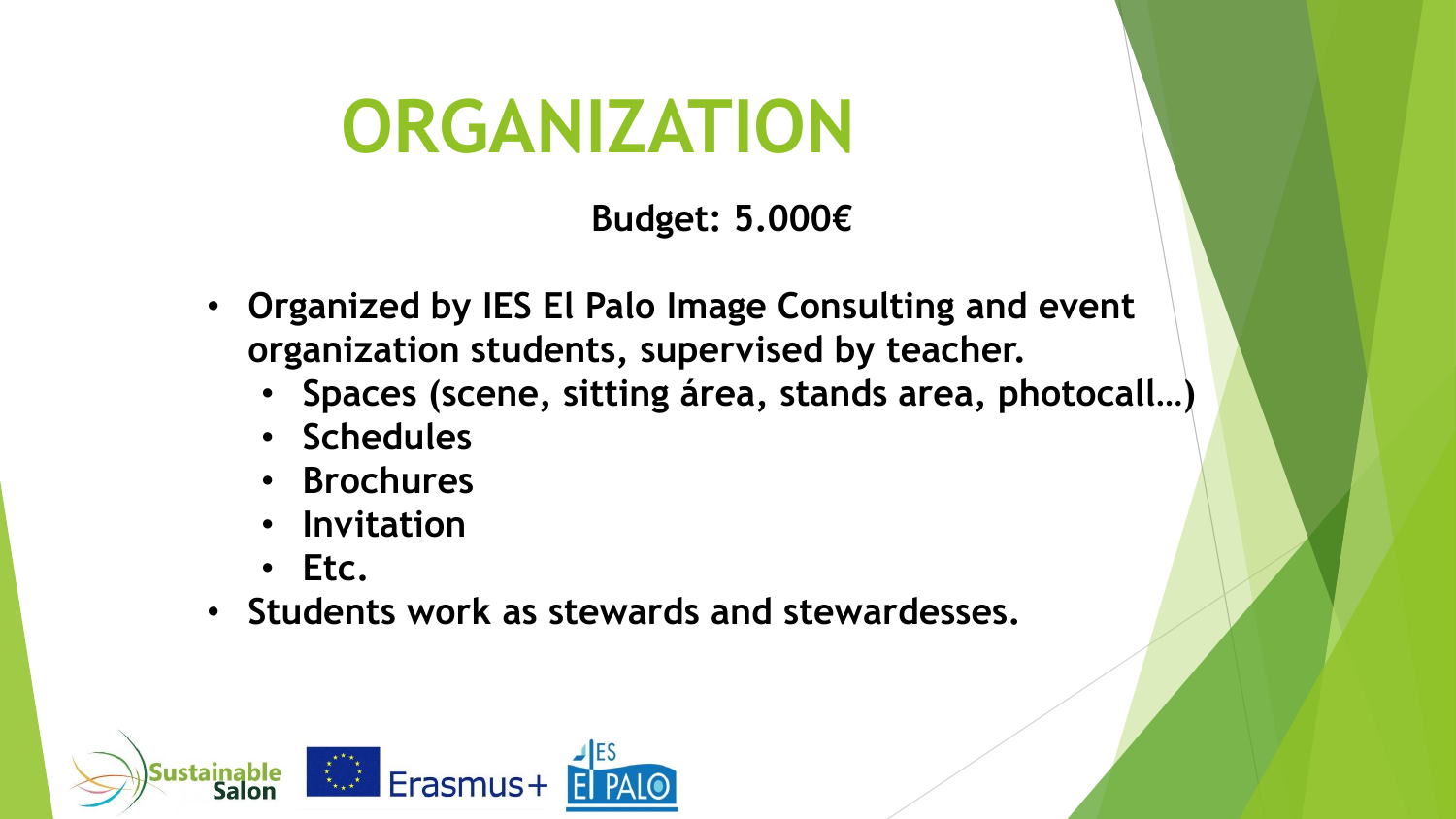#### **DISEMINATION**

- **Local and regional TV.**
- **Local newspapers.**
- **Social networks.**
- **Hairdressing assotiation in Málaga.**